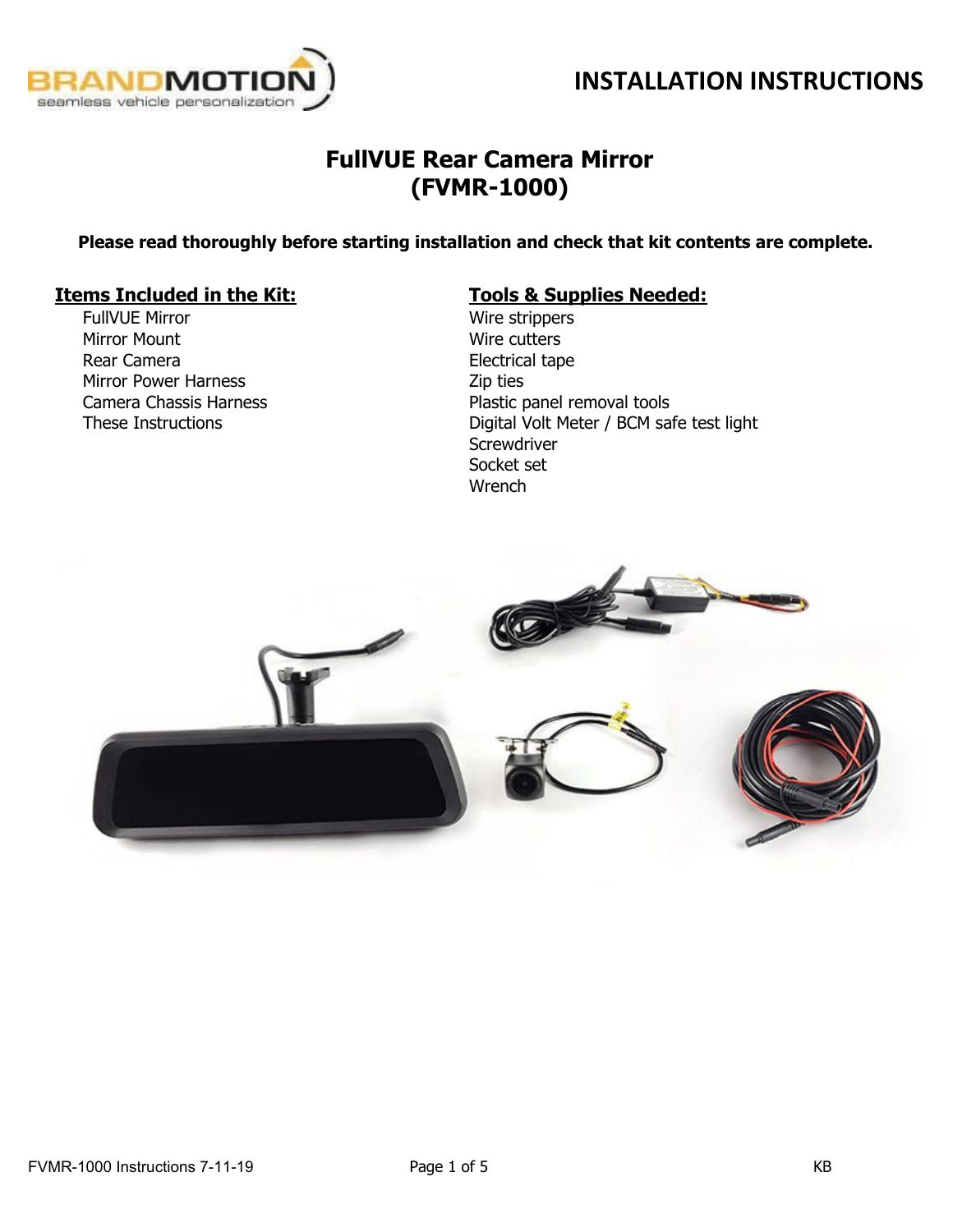

#### **Safety Precautions:**

- Work in well ventilated area that is clear of obstructions.
- Secure vehicle with tire chucks in both front and rear of tires.
- Turn vehicle accessories OFF and ensure ignition key is in OFF position.
- Wear safety goggles and snug fitting clothes.
- Use tools only for their intended purpose and which are in good repair.
- Only perform this task if confidence, skill, and physical ability permit.

NOTE: We strive to provide accurate and up-to-date installation instructions. For the latest full color instructions, **as well as an installation video, please visit www.brandmotion.com**

#### **Mirror and Camera Installation:**

- 1. Remove old mirror from mount on windshield as per manufacturer's directions. Be sure to use proper removal tool if required.
- 2. Install new mirror on to D-tab and tighten with a Phillips screwdriver. Take care not to overtighten. Overtightening could result in damaged windshield.



- 3. Connect the power harness to the plug on the mirror. Route the harness down the A-pillar to desired location in kick panel.
	- a. Plug camera harness into mirror harness connector labeled "Camera" and route down A-pillar with power harness. Run Chassis harness to desired camera mounting location.



- 4. Connect the RED wire from the mirror harness to 12-volt accessory power.
- 5. Connect the BLACK wire to a solid ground. Chassis ground in kick panel is recommended.
- 6. Connect the YELLOW wire from the mirror harness to the 12-volt constant in the vehicle.
- 7. Plug camera into chassis harness that was routed to desired mounting location in step 3a.
	- a. Connect the red wire behind the connector to reverse 12v+. When activated, the image will zoom out to show entire image with park line overlay
- 8. Mount rear camera to stable surface on rear of vehicle. Be sure to clean mounting surface with alcohol.
	- a. Camera can be effectively mounted in multiple locations depending on vehicle type. Be sure desired location is out of the way of any moving parts and that the camera is in the proper orientation. See image for example of brake light mount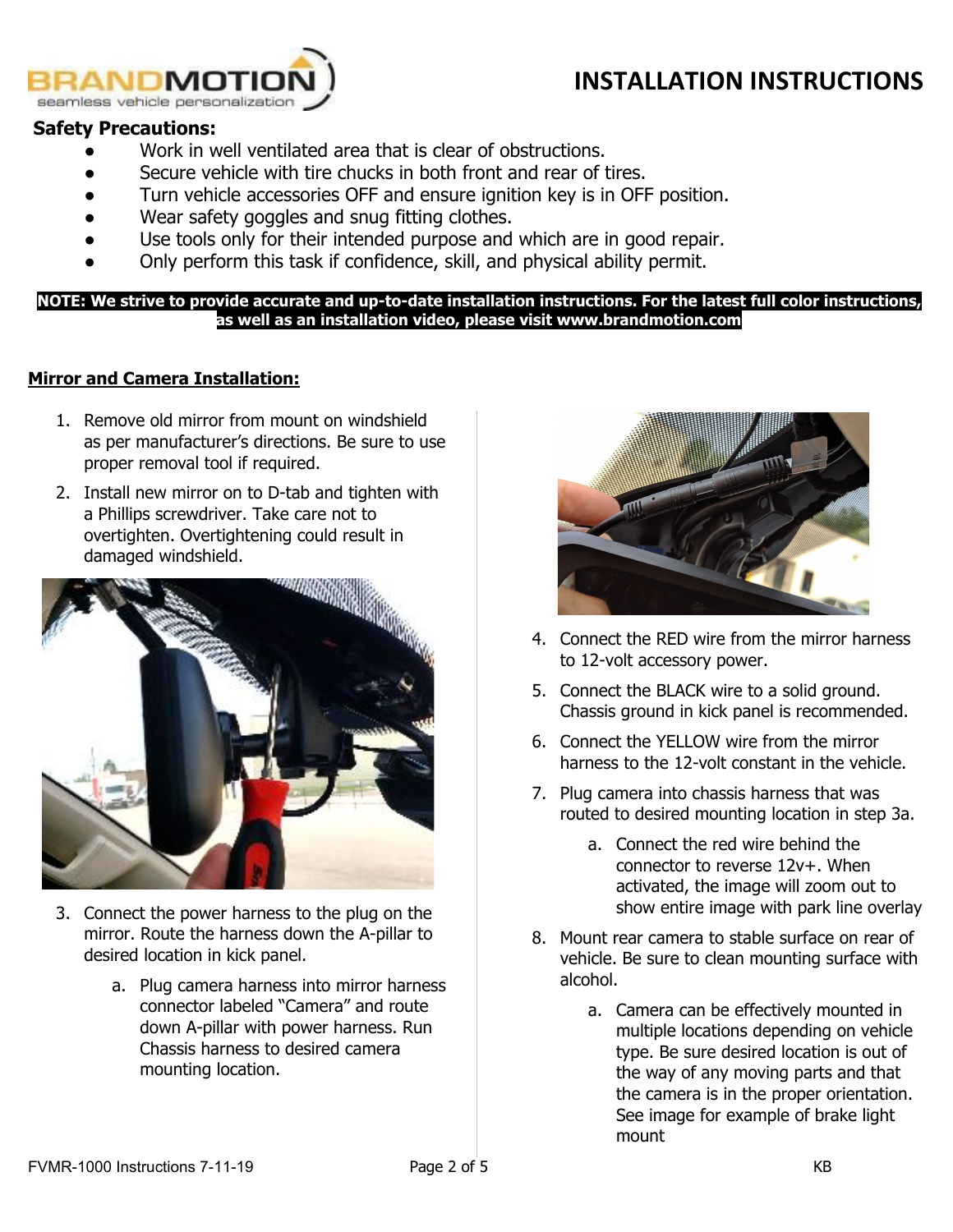



- 9. Test mirror and camera by turning on ignition power. You should be able to see both the front and rear camera after mirror powers up.
- 10. Reassemble the vehicle in reverse order.

### **FullVUE Mirror UI Instructions:**

- 1. Touch screen once to bring up User Interface
- 2. Swipe finger left or right to switch camera views
- 3. Use +/- on left side of screen to adjust brightness
- 4. Use icons below for respective controls



### **"Lock Recording"**

- Touch the "Lock Recording" button to save recording under the locked file folder in the view recording menu. See "View Recording Menu Instructions".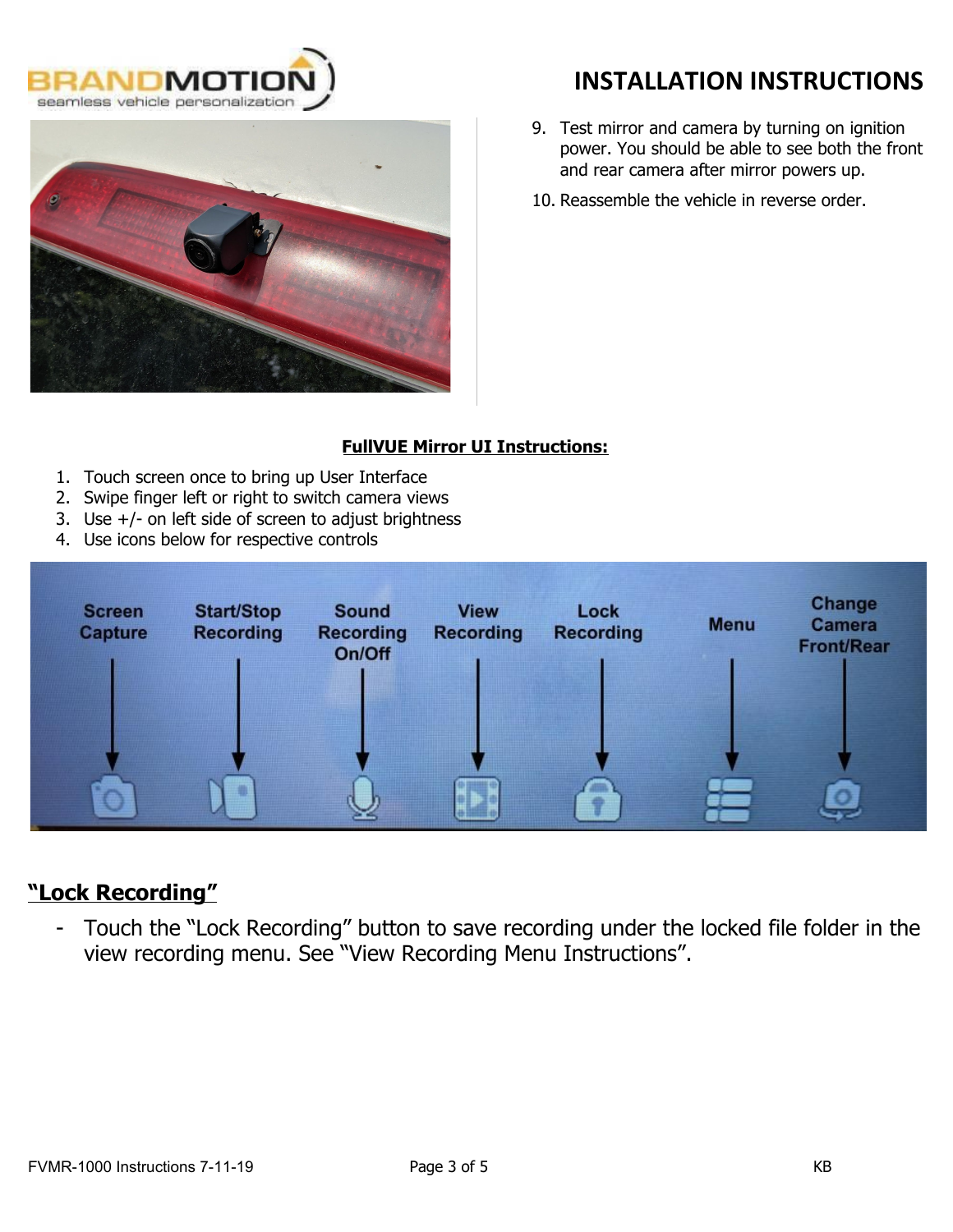

### **Menu Item Instructions:**

| <b>StreamingMedia</b>     |  |  | Language              |                           |
|---------------------------|--|--|-----------------------|---------------------------|
| <b>Protect Level</b>      |  |  | <b>LCD Power Save</b> |                           |
| <b>Parking Monitoring</b> |  |  | <b>Format SD-Card</b> |                           |
| <b>Volume</b>             |  |  | <b>Flicker</b>        |                           |
| <b>Clock Settings</b>     |  |  | <b>Reset Setup</b>    |                           |
|                           |  |  |                       | <b>Library Department</b> |

### **StreamingMedia**

Toggle NightSight On/Off (Turn on under low light conditions for clearer image on mirror)

Choose: StandardVideo for regular use/EnhancedVideo for crisp color/Evening Light for sunset or dusk lighting conditions

#### **Protect Level**

Select sensitivity for auto locked event recording for DVR. When the G-Sensor feels shock, it will automatically lock the recording on the SD card for later use.

Choose: Off/Low/Medium/High

#### **Parking Monitoring**

-Select High/Low for G-Sensor Initiated recording. These files will be auto locked and record for 1 min.

8hr/12hr/24hr parking monitoring that will record in a time lapse video mode. It will capture 1 frame every second without audio. Every 2 minutes of video will be 1 hour of recording in this mode

#### **Volume**

Adjust UI control and video playback volume

#### **Clock Settings**

Set date and time for UI

#### **Language**

Select language. English is automatically selected.

#### **LCD Power Save**

Select automatic screen save Off/1min/3min

-Screen will go black after 1 min or 3 min of no use, if selected.

#### **Format SD-Card**

Format/Reformat Card. Be sure to save all wanted footage on another device before reformatting

#### **Flicker**

-Adjust video frame rate 50Hz or 60hz (frames per second)

-This setting will change how smooth the video will play back and will affect LED headlight flicker. If headlights in mirror are flickering excessively, try changing this setting.

### **Reset Setup**

Reset all settings.